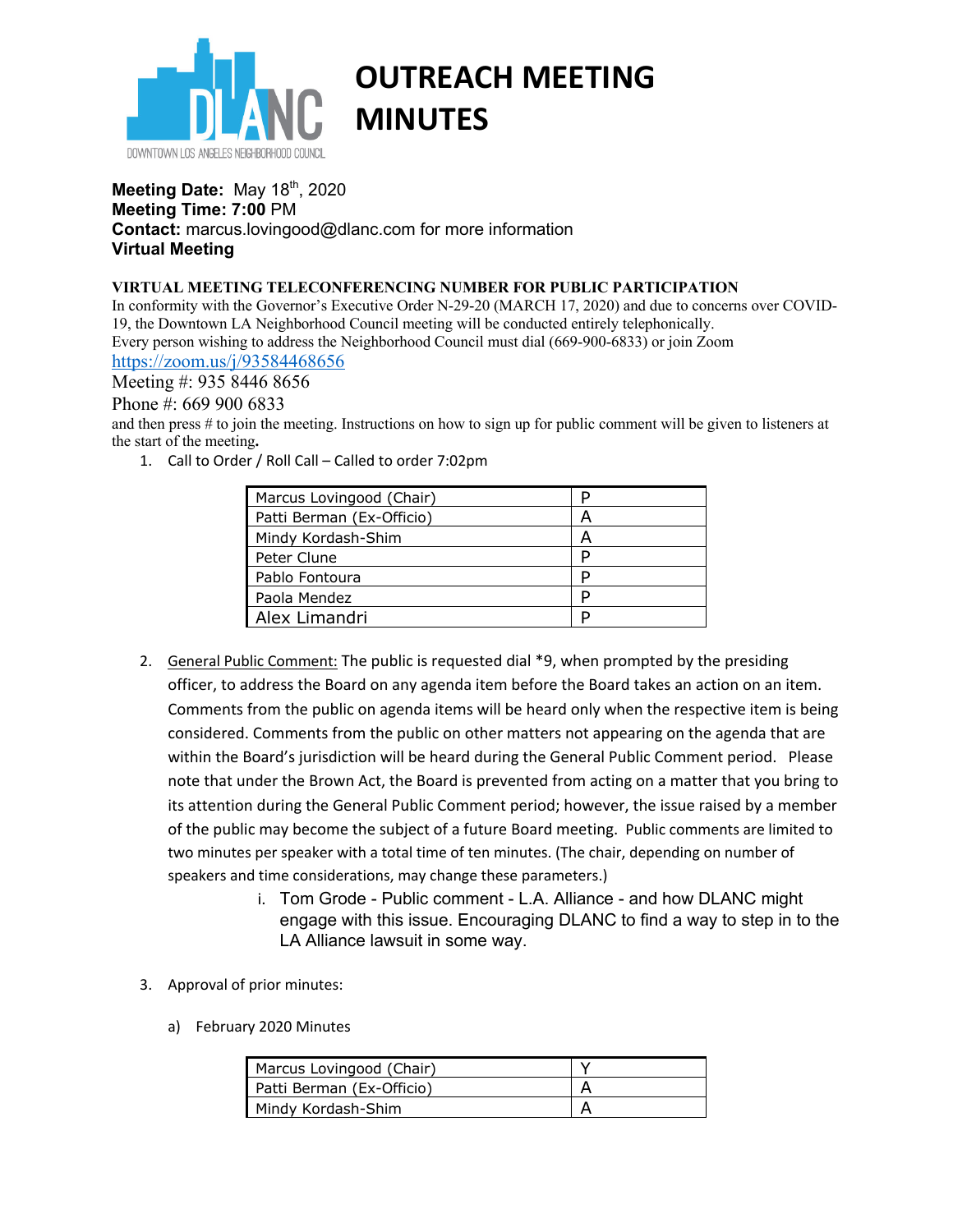| Peter Clune    |  |
|----------------|--|
| Pablo Fontoura |  |
| Paola Mendez   |  |
| Alex Limandri  |  |

- 4. Old Business
	- a) Public Restroom Survey Update (Clune) Still gathering information, update to come.
	- b) Yearly Editorial Calendar Re-Planning
		- i. Marcus discussion of re-planning events for a digital platform
		- ii. Alex discussing how to schedule looking for a month availability as opposed to scheduling days in advance to allow for some more flexibility.
		- iii. Marcus discussion on format for the
		- iv. Marcus digital coffee and board member forums. Coffee and Q and Q forums with the board members. Work to source questions ahead of time - then ask those and then 30 minutes Q and A from the audience.
		- v. Marcus South Park forum all of the South Park Councilmembers being present - had been scheduled for April. Is a month a good amount of time to get it together - June? Alex agrees.
		- vi. Working to get dates into the calendar for Boardmembers in South Park.
		- vii. Discussion of other options for August, September, October, November - Digital Coffee with your neighborhood council members
	- c) Coffee with your Neighborhood Councilmember and Forum Updates to Digital Formats/Replanning - Covered
	- d) DLANC Vol 1 Issue 1 Newsletter Content Discussion
		- i. Marcus Just passed the board and the cost is now \$1,000
			- 1. Looking at cost reduction  $8\frac{1}{2} \times 11$  cuts cost by 20%
			- 2. Distribution in Black and white cuts cost in half
			- 3. Can we keep this at four pages
		- ii. Paola use color for digital and black and white in print.
			- 1. Would we consider printing fewer copies with everything happening
		- iii. Pablo we might be able to cut that down to 5,000 100 copies at 50 spots.
		- iv. Marcus 5,000 in B and W, four sided and keep it under \$500/month.
		- v. Overall need to be looking for some more union printers in Downtown that can give a quote.
		- vi. Paola Can we discuss getting the money through this year to avoid having to get it allocated in next year's budget?
		- vii. Marcus asks Paola to put together a motion to get the money allocated this year.
		- viii. Going through the newsletter and discussing format
		- ix. Outline will be Outreach, Planning, Urban Needs, Livability, Government Liason and Chairperson's Letter
			- 1. This will be hosted on Canva and can add directly into a section.
			- 2. What can we include things discussed in a committee
			- 3. Last Thursday of the month will need to have the content by then in order to be able to
			- 4. Livability Peter
			- 5. Urban Needs Pablo
			- 6. Planning Paola
			- 7. Government Liason Committee Alex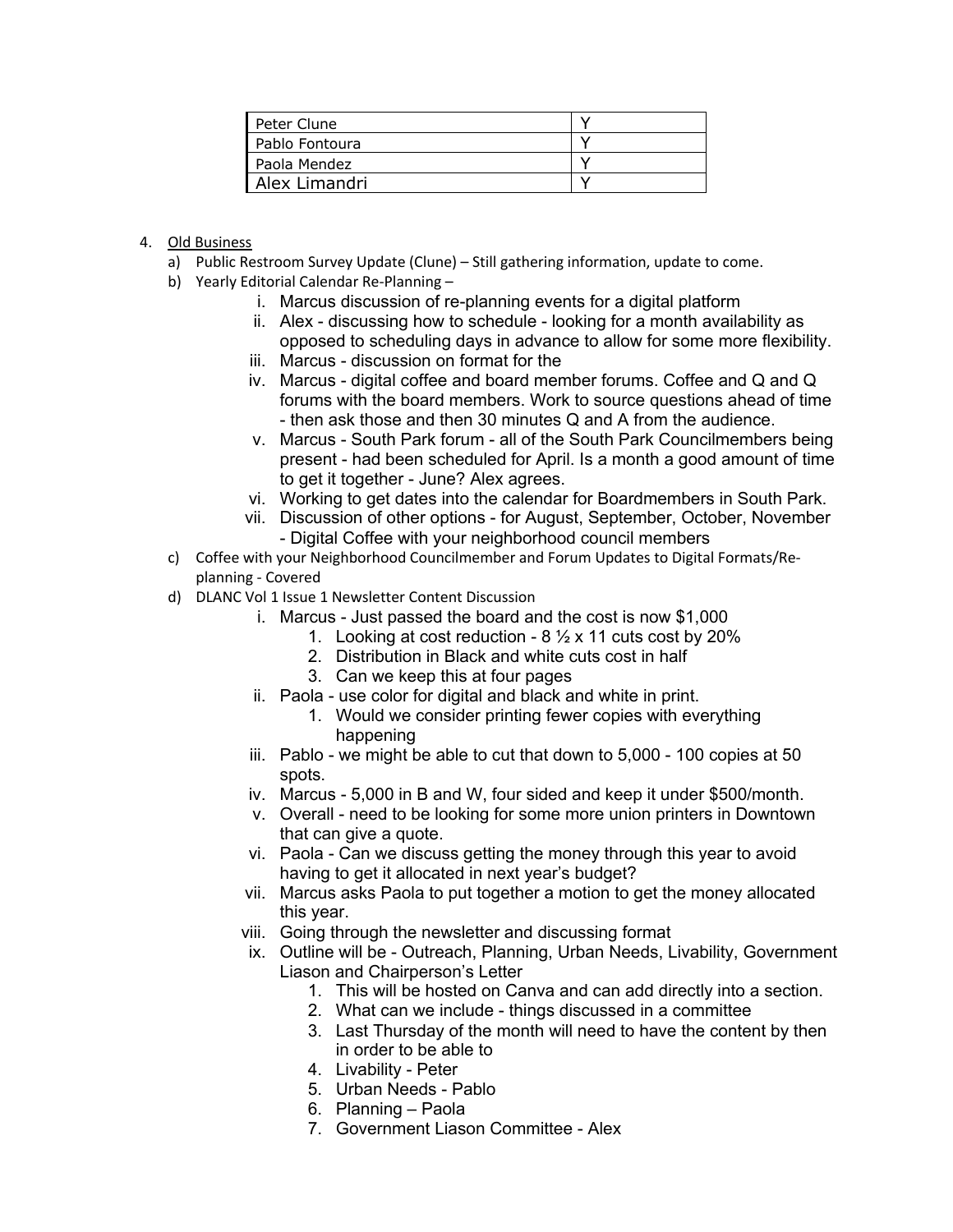- x. Distribution places with foot traffic
	- 1. Pablo looking for suggestions
- xi. Timing and deadlines May 29th information will be in the Canva document.
	- 1. Approval by full board printer will give dates for delivery and distribution
	- 2. June 26th will be the deadline
	- 3. Go three months out with dates so we can see deadlines coming up
- xii. Digital and physical version differences?
- e) T-Shirt Plan/Updates On HOld
- f) DLANC PSA Campaign: "What Is DLANC?"
	- i. Pablo and Marcus discussing a possible option for filmed at home

#### 5. New Business:

a) MOTION: Approve DLANC June Newsletter Content

Marcus Motion - Pablo Second

| Marcus Lovingood (Chair)  |  |
|---------------------------|--|
| Patti Berman (Ex-Officio) |  |
| Mindy Kordash-Shim        |  |
| Peter Clune               |  |
| Pablo Fontoura            |  |
| Paola Mendez              |  |
| Alex Limandri             |  |

b) MOTION: Approve up to \$500 toward the promotion of the South Virtual Town Hall Forum

| Marcus Lovingood (Chair)  |   |
|---------------------------|---|
| Patti Berman (Ex-Officio) | A |
| Mindy Kordash-Shim        | А |
| Peter Clune               |   |
| Pablo Fontoura            |   |
| Paola Mendez              |   |
| Alex Limandri             |   |

- 6. General Public Comment The public is requested dial \*9, when prompted by the presiding officer, to address the Board on any agenda item before the Board takes an action on an item. Comments from the public on agenda items will be heard only when the respective item is being considered. Comments from the public on other matters not appearing on the agenda that are within the Board's jurisdiction will be heard during the General Public Comment period. Please note that under the Brown Act, the Board is prevented from acting on a matter that you bring to its attention during the General Public Comment period; however, the issue raised by a member of the public may become the subject of a future Board meeting. Public comments are limited to two minutes per speaker with a total time of ten minutes. (The chair, depending on number of speakers and time considerations, may change these parameters.)
- 7. Other Committee Comments and Announcements N/A
- 8. Next Meeting June 15<sup>th</sup>, 2020
- 9. Adjourn 8:11pm